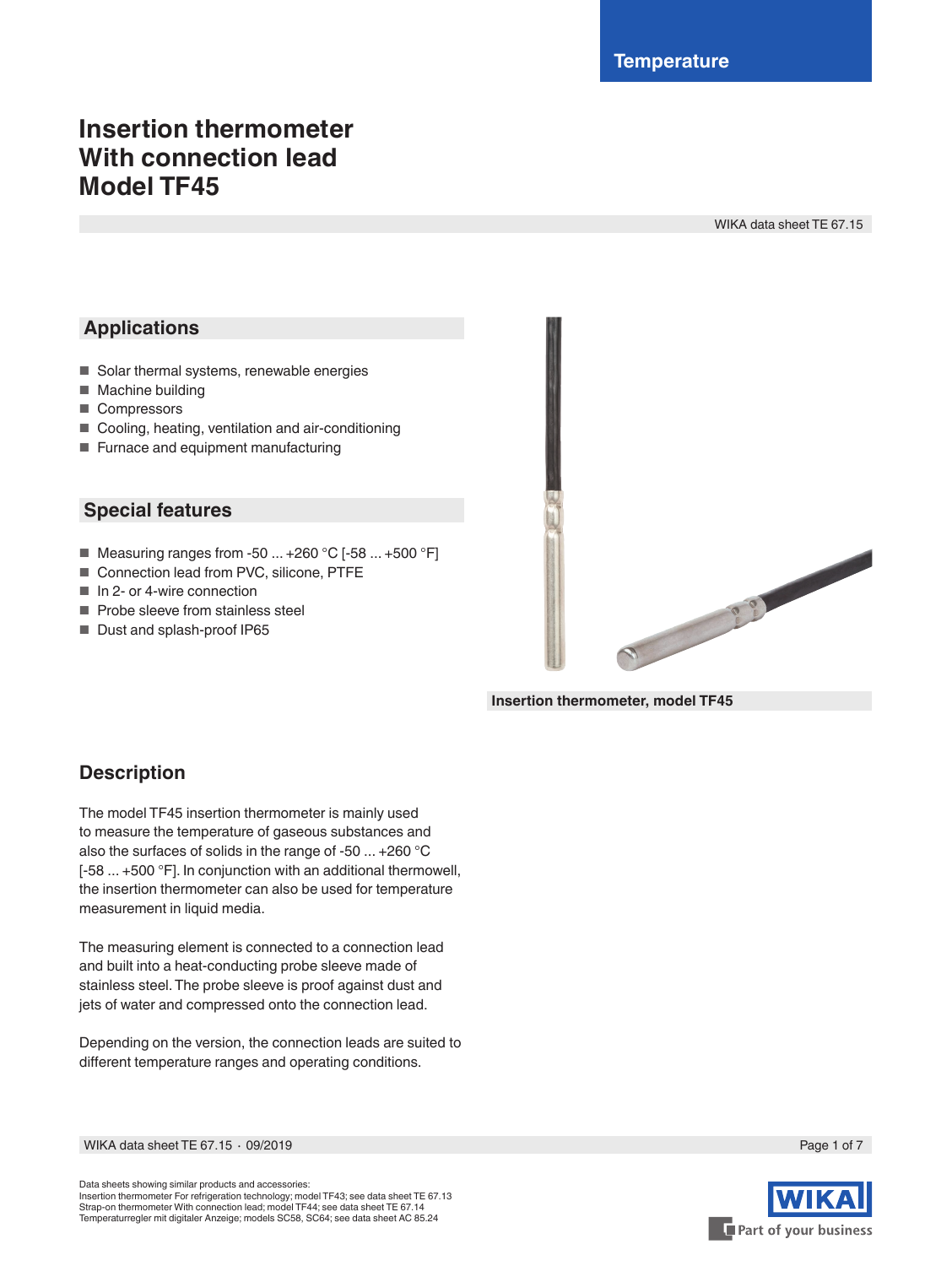### **Measuring element**

WIKA standardly uses the following measuring elements for the model TF45 insertion thermometer:

- Pt1000, class F 0.3 per IEC/EN 60751
- Pt100, class F 0.3 per IEC/EN 60751
- NTC 10kOhm, B(25/85) = 3976
- $\blacksquare$  NTC 5kOhm, B(25/85) = 3976
- KTY81-210
- Others on request

Platinum elements offer the advantage of meeting international standards (IEC/EN 60751).

Nickel elements are also standardised, but not internationally. Due to material- and production-specific criteria, a standardisation of semiconductor elements, e.g. NTCs and KTY, is not possible. For this reason their interchangeability is limited.

Further advantages of platinum elements are: better long-term stability and better behaviour over temperature cycles, a wider temperature range as well as a high measurement accuracy and linearity.

High measurement accuracy and linearity are also possible with NTCs, but only in a very limited temperature range.

#### **Strengths and weaknesses of the different measuring elements**

|                                           | <b>Pt1000 Pt100 NTC KTY</b> |         |           |           |
|-------------------------------------------|-----------------------------|---------|-----------|-----------|
| Temperature range                         | $^{++}$                     | $^{++}$ |           |           |
| <b>Accuracy</b>                           | $^{++}$                     | $^{++}$ |           |           |
| Linearity                                 | $^{++}$                     | $^{++}$ | -         | $++$      |
| Long-term stability                       | $^{++}$                     | $^{++}$ | $\ddot{}$ | $\ddot{}$ |
| <b>International standards</b>            | $^{++}$                     | $++$    | ٠         |           |
| <b>Temperature sensitivity</b><br>[dR/dT] | $\ddot{}$                   |         | $^{++}$   | $\ddot{}$ |
| Impact of the connection lead $+$         |                             |         | $^{++}$   | $\div$    |

#### **Connection method**

For all versions of the model TF45 insertion thermometer, WIKA offers a 2-wire connection as standard.

With this connection method, the lead resistance of the connection lead affects the measured value and must be taken into consideration.

For copper cable with cross-section 0.22 mm<sup>2</sup> the following value applies:  $0.162 \Omega/m \rightarrow 0.42 \degree C/m$  for Pt100

With a Pt1000 measuring element, the influence of the connection lead of 0.04 °C/m is a factor of 10 lower. The lead resistance becomes still less significant in relation to the basic resistance  $R_{25}$  with a NTC or KTY element.

With a Pt100 measuring element, there is the additional possibility of selecting a 4-wire connection, thus eliminating the influence of the lead resistance on the measuring result.

#### **Characteristic curves**

The following characteristic curves show the typical curve shapes for the standard WIKA measuring elements, depending on the temperature and the typical tolerance curves.

■ Typical characteristic curves





#### ■ Typical tolerance curves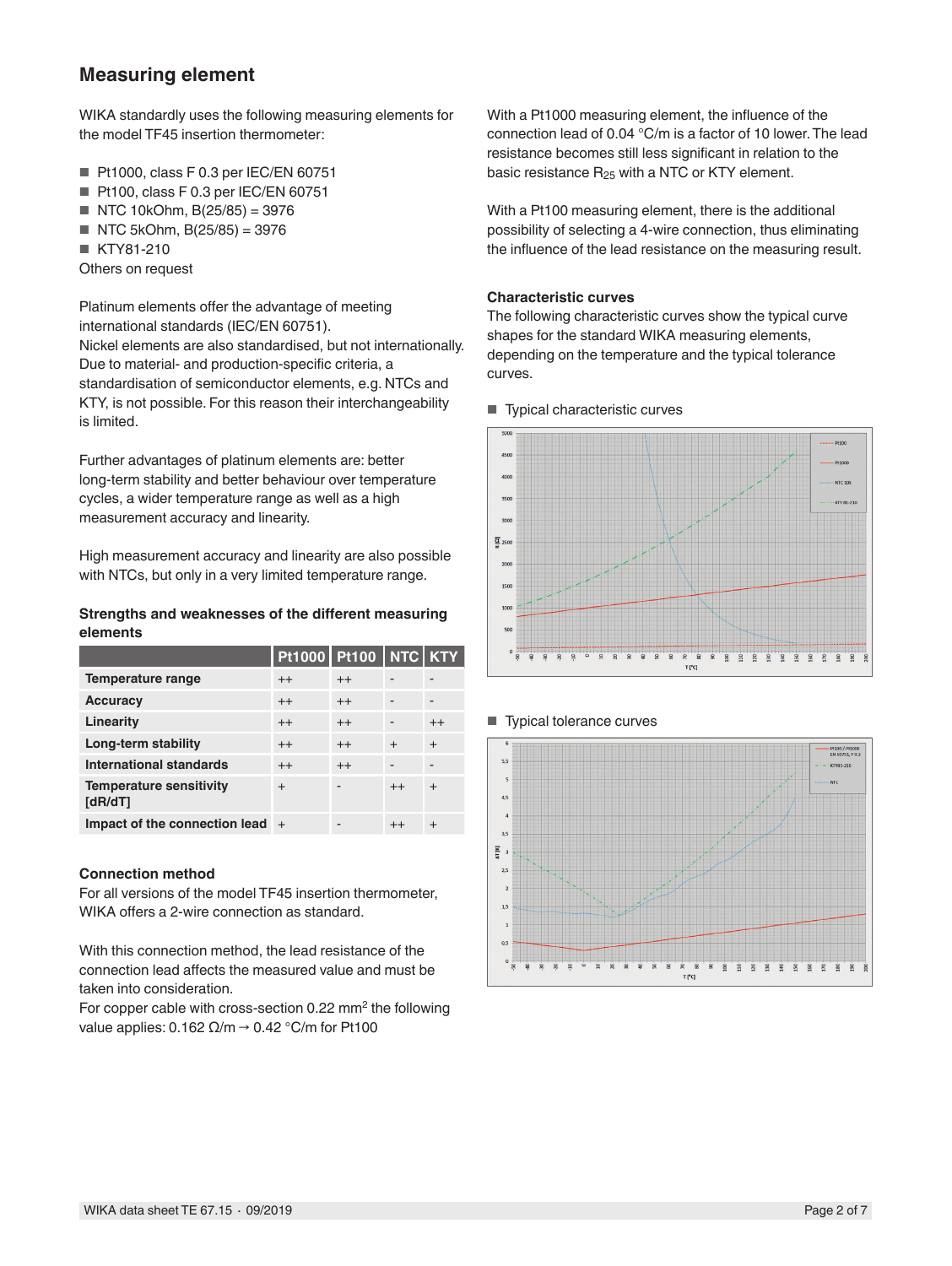### **Temperature ranges**

#### **Medium temperature (measuring range)**

Since the measuring element is in direct contact with the connection lead, the measuring range of the insertion thermometer is dependent, on one hand, on the measuring element and, on the other, on the insulation material of the connection lead.

| <b>Measuring</b> | <b>Connection lead</b> |                 |                 |  |
|------------------|------------------------|-----------------|-----------------|--|
| element          | <b>PVC</b>             | <b>Silicone</b> | <b>PTFE</b>     |  |
| Pt1000           | $-20$ $+105$ °C        | $-50+200$ °C    | $-50+260$ °C    |  |
|                  | [-4  +221 °F]          | $[-58+392 °F]$  | $[-58+500 °F]$  |  |
| <b>Pt100</b>     | $-20$ $+105$ °C        | $-50+200$ °C    | $-50 - +260$ °C |  |
|                  | [-4  +221 °F]          | $[-58+392 °F]$  | $[-58+500 °F]$  |  |
| <b>NTC</b>       | $-20$ $+105$ °C        | $-30 - +130$ °C | $-30+130$ °C    |  |
|                  | [-4  +221 °F]          | $[-22+266 °F]$  | $[-22+266 °F]$  |  |
| <b>KTY</b>       | $-20$ $+105$ °C        | $-50+150$ °C    | $-50+150$ °C    |  |
|                  | [-4  +221 °F]          | $[-58+302 °F]$  | $[-58+302 °F]$  |  |

#### **Ambient temperature**

The maximum permissible ambient temperature depends on the insulation material of the connection lead. For a version with fitted connector the maximum allowed temperature of the connector must be taken into account.

| <b>Connection lead</b> | <b>Ambient temperature</b>   |
|------------------------|------------------------------|
| <b>PVC</b>             | $-20+105$ °C [-4  +221 °F]   |
| <b>Silicone</b>        | $-50+200$ °C [ $-58+392$ °F] |
| <b>PTFE</b>            | $-50+260$ °C [ $-58+500$ °F] |

## **Probe sleeve**

To protect against moisture and mechanical loads, the measuring element and the connection point are protected by a stainless steel probe sleeve.

The following diameters and sleeve lengths are available as standard:

| <b>Sleeve diameter</b><br>in mm | Standard length A<br>in mm |
|---------------------------------|----------------------------|
|                                 | 32, 40, 50, 80, 110, 135   |
| 5                               | 50                         |

### **Response time**

The response time of the thermometer is strongly influenced by

- the probe sleeve (diameter, material)
- the heat transfer to the measuring element
- the flow rate of the medium

WIKA has optimised the design of the model TF45 insertion thermometers for an optimal heat transmission from the medium to the measuring element.

The following table shows the typical response times for the model TF45 insertion thermometers:

| Probe sleeve           |                  | <b>Response time</b> |                  |
|------------------------|------------------|----------------------|------------------|
| <b>Material</b>        | <b>Diameter</b>  | $t_{0.5}$            | t <sub>0.9</sub> |
| <b>Stainless steel</b> | $6.0 \text{ mm}$ | 2.7 s                | 7 s              |
| <b>Stainless steel</b> | $5.0$ mm         | 2.2 s                | 6 s              |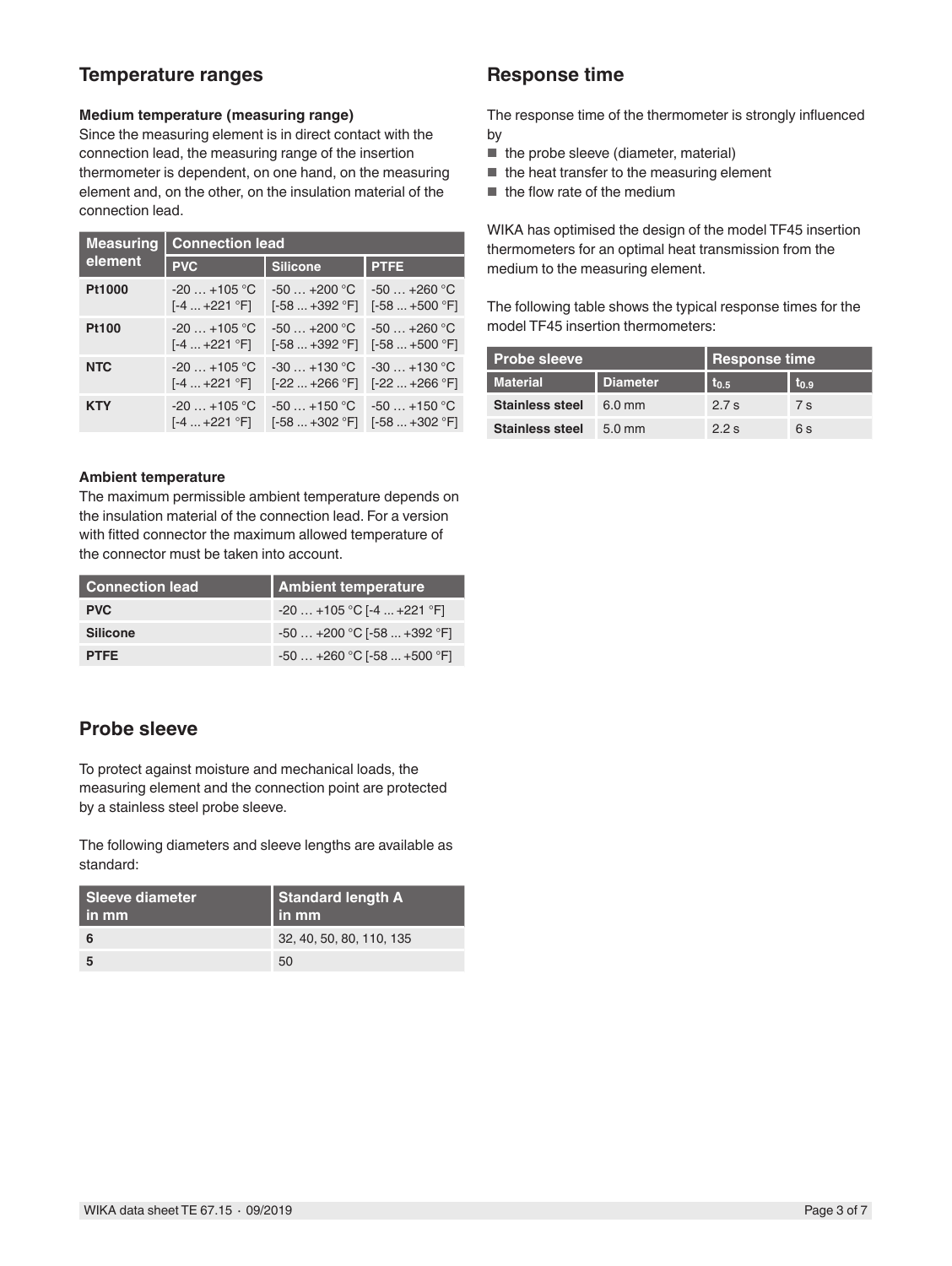## **Connection lead**

In order to be matched to the prevailing environmental conditions, connection leads are available with different insulation materials.

The lead end is supplied as standard with stripped wires. In addition, there is the possibility to fit end splices or customerspecific connectors.

The following table gives an overview of the main characteristics of insulation materials available for the TF45.

| <b>Insulation material</b>            |                | <b>PVC</b>               | <b>Silicone</b>              | <b>PTFE</b>   |
|---------------------------------------|----------------|--------------------------|------------------------------|---------------|
| <b>Highest working temperature</b>    |                | 105 °C                   | 200 °C                       | 260 °C        |
| <b>Flammability</b>                   |                | self-extinguishing       | self-extinguishing           | not flammable |
| <b>Water absorption</b>               |                | slight                   | slight                       | none          |
| <b>Suitability for steam</b>          |                | good                     | limited                      | very good     |
| <b>Chemical</b><br>resistance against | Dilute bases   | $+$                      | $+$                          | $+$           |
|                                       | Dilute acids   | $+$                      | $+$                          | $+$           |
|                                       | Alcohol        | $+$                      | $+$                          | $+$           |
|                                       | Petrol         | $+$                      |                              | $+$           |
|                                       | <b>Benzene</b> | $\overline{\phantom{a}}$ | $\qquad \qquad \blacksquare$ | $+$           |
|                                       | Mineral oil    | $\ddot{}$                | $+$                          | $+$           |

Legend:

not resistant

The values given in the table are only given as guide values, and are not to be used as the minimum requirements in specifications.

For the model TF45 insertion thermometer, as standard, we offer PVC or silicone-insulated connection leads with a crosssection of 0.22 mm<sup>2</sup> (24 AWG).

### **Vibration resistance**

The typical uses for the model TF45 insertion thermometers are those areas where only low to medium vibration levels occur. Nevertheless, the thermometers have been designed in such a way that the acceleration values, defined in IEC/EN 60751, of 3 g can be exceeded for higher demands.

Depending on the version, the mounting situation, medium and temperature, the vibration resistance can be up to 6 g.

## **Shock resistance**

Up to 100 g, depending on version, installation situation and temperature

<sup>+</sup> resistant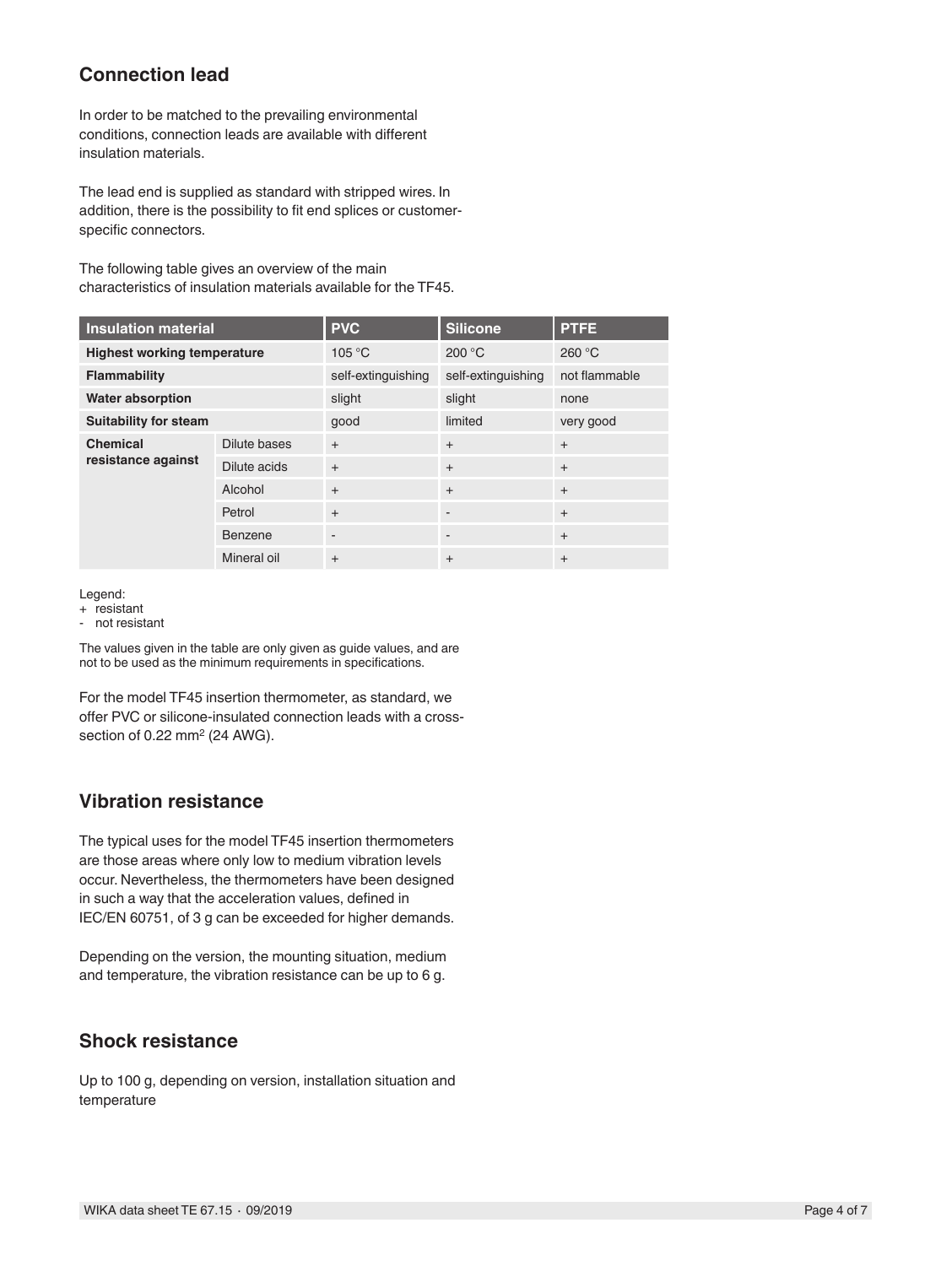## **Electrical connection**

- Stripped wires
- End splices

Customer-specific connectors available on request

## **Ingress protection per IEC/EN 60529**

The specification of the ingress protection refers to the thermowell/connection lead transition. This is dependent on the insulation material of the connection lead.

| Insulation material | <b>Ingress protection</b> |
|---------------------|---------------------------|
| <b>PVC</b>          | <b>IP65</b>               |
| <b>Silicone</b>     | IP66, IP67                |
| <b>PTFE</b>         | <b>IP65</b>               |

## **Accessories**

#### **Thermowell**

To use the model TF45 insertion thermometer in liquid media, thermowells with a G ½ mounting thread (material: brass) are available in four insertion lengths.

For safely fixing the thermometer a cable gland is part of the thermowell.

The thermowells are designed for static operating pressures up to a maximum of 16 bar. The cable gland is suitable for ambient temperaturs from -40 ... +100 °C [-40 ... +212 °F].

On ordering, please give the order number!

| <b>Thermowell</b>               | Order number |
|---------------------------------|--------------|
| Insertion length $U_1 = 50$ mm  | 14238211     |
| Insertion length $U_1 = 100$ mm | 14238212     |
| Insertion length $U_1 = 150$ mm | 14238213     |
| Insertion length $U_1 = 200$ mm | 14238214     |



**Brass thermowell for TF45**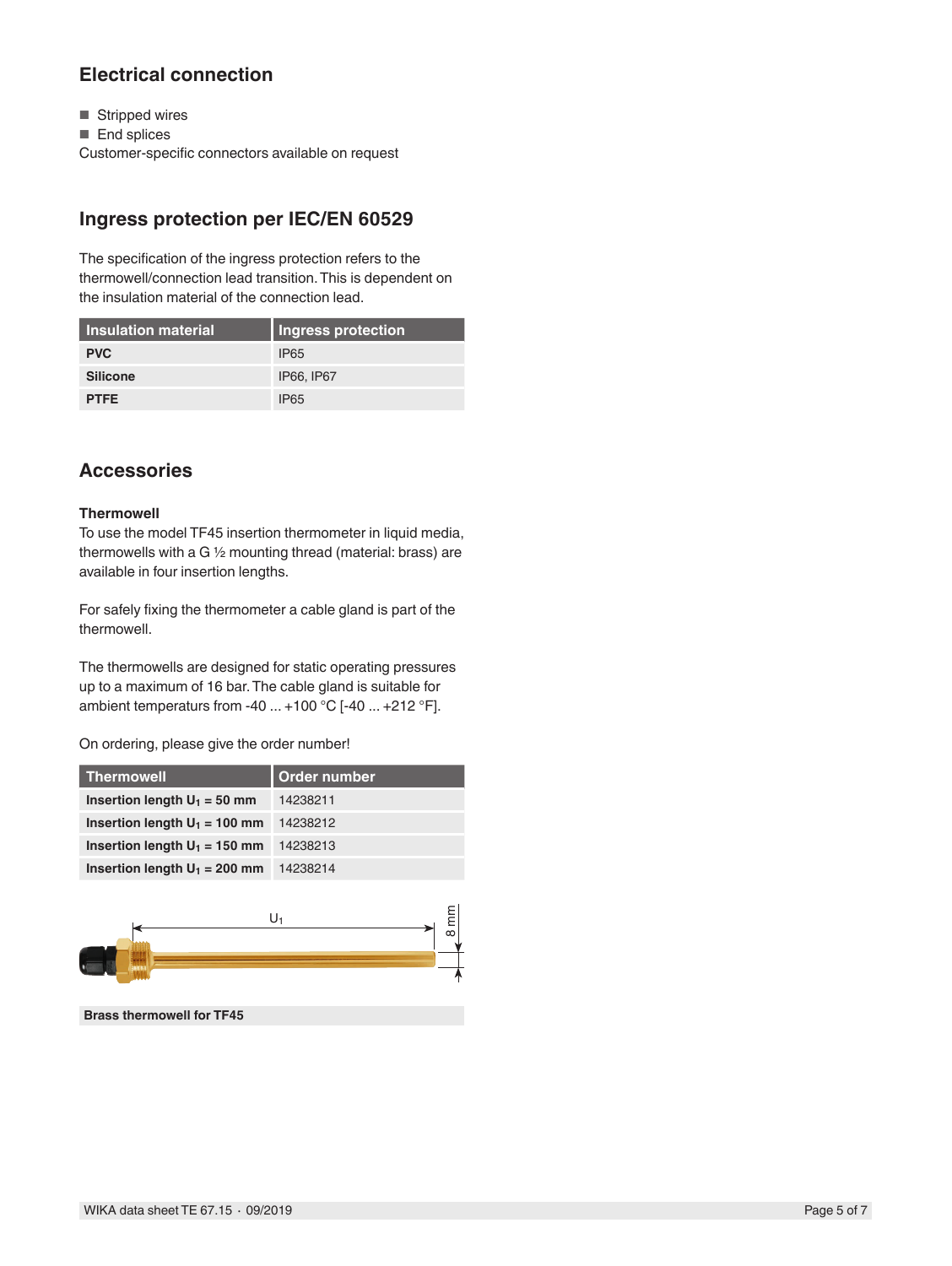### **Dimensions in mm**

#### **Model TF45 with stripped wires, with end splices Model TF45 with connector**





14001723.02

#### Legend:

Ød Probe sleeve diameter

A Sleeve length

W Cable length

## **Approvals**

| Logo                      | <b>Description</b>                                              | <b>Country</b>              |
|---------------------------|-----------------------------------------------------------------|-----------------------------|
| $C \in$                   | <b>EU declaration of conformity</b><br>RoHS directive           | European Union              |
| EAC                       | EAC (option)<br>Import certificate                              | Eurasian Economic Community |
| $\left( \bigodot \right)$ | <b>GOST</b> (option)<br>Metrology, measurement technology       | Russia                      |
| ၆                         | <b>KazinMetr (option)</b><br>Metrology, measurement technology  | Kazakhstan                  |
|                           | <b>MTSCHS (option)</b><br>Permission for commissioning          | Kazakhstan                  |
|                           | <b>UkrSEPRO</b> (option)<br>Metrology, measurement technology   | Ukraine                     |
|                           | <b>Uzstandard (option)</b><br>Metrology, measurement technology | Uzbekistan                  |

14001723.02

Approvals and certificates, see website